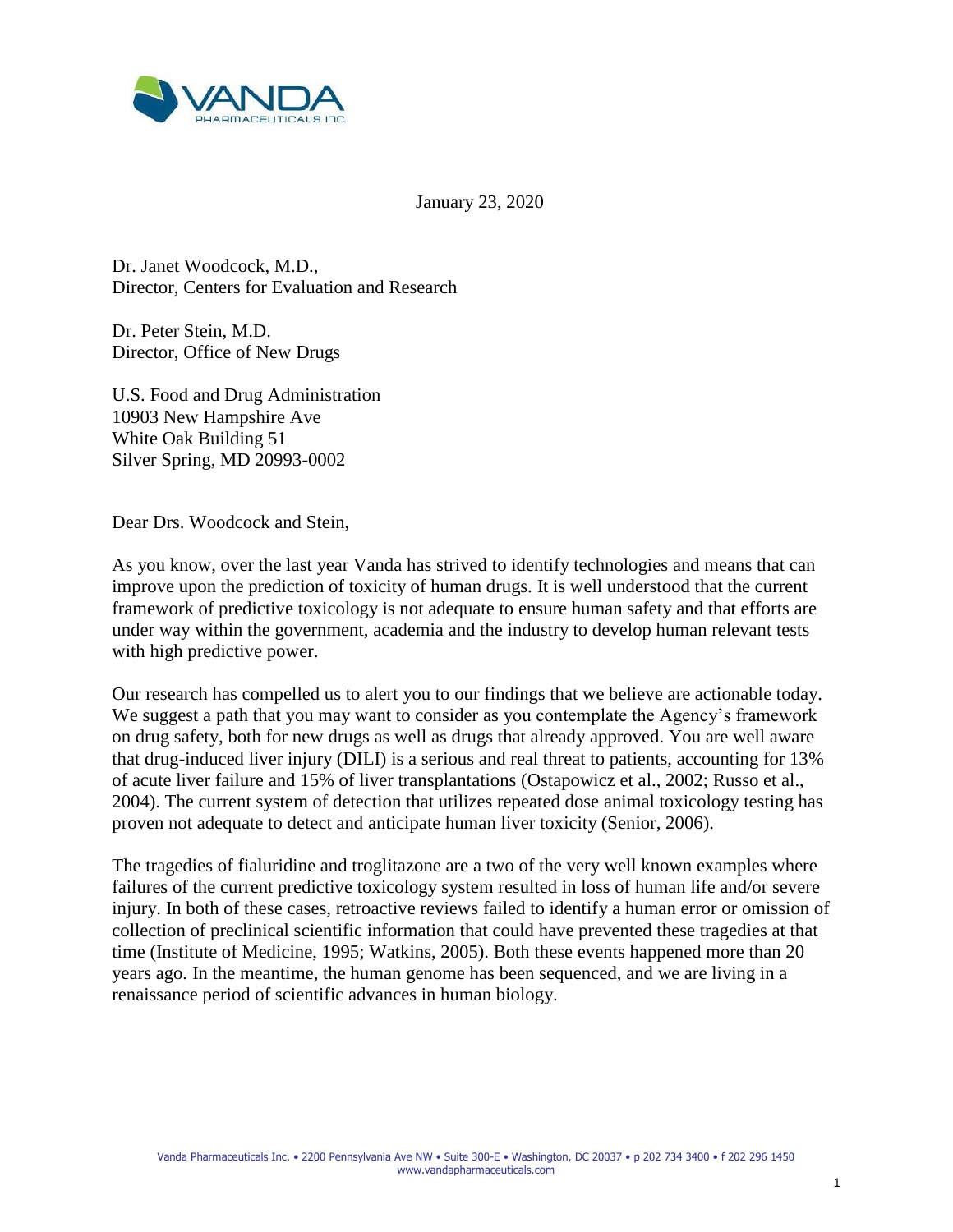

The Institute of Medicine (IOM) committee that reviewed the fialuridine tragedy made a profound concluding statement that is worth revisiting: *"To summarize, on review of the fialuridine tragedy, the IOM committee finds no evidence of negligence or carelessness on the part of the investigators or sponsors. The committee is not aware of any preclinical tests that could have been done to anticipate this unfortunate outcome."* (emphasis added, Institute of Medicine, 1995). More than 20 years later and through the tireless work of many, preclinical tests are now available that could have predicted both the fialuridine and the troglitazone catastrophes.

Especially, I want to call your attention to two technologies that experts in the field would agree are adequately validated in both reproducibility and predictive power in the context of liver injury; 3-D spheroids with primary human hepatocytes and the Emulate Organ-on-Chip platforms. In the 2018 Vorrink paper, they *"evaluated the hepatotoxicity of 123 drugs with or without direct implication in clinical DILI events. Importantly, using ATP quantifications as the single endpoint, the model accurately distinguished between hepatotoxic and nontoxic structural analogues and exceeded both sensitivity and specificity of all previously published in vitro assays at substantially lower exposure levels, successfully detecting 69% of all hepatotoxic compounds without producing any false positive results (100% specificity)*" (Vorrink et al., 2018).

Attached to this note you will find additional publications that highlight the properties and capabilities of these technologies (Bell, 2016, 2017, and 2018; Jang et al., 2019; Vorrink et al., 2018). No technology is perfect but these technologies will certainly be a leap forward in predictive toxicology as they would have anticipated the fialuridine tragedy and most likely prevented the death and injury of hundreds or thousands of Americans treated with troglitazone (Institute of Medicine, 1995; Watkins, 2005).

We are aware that the FDA has a significant investment in this area, especially in the context of the Tox21 initiative and FDA researchers are familiar with these technologies. As with any new technology, there is a period of evaluation and hesitation, however, we believe that the moment has come for the FDA to lead and encourage investigators and the pharmaceutical industry to expediently adopt such technologies and with no delay evaluate new drugs as well as approved drugs and provide the data to the public. Your leadership is necessary to ensure that we can still say with the same confidence what the fialuridine IOM committee concluded: *"(we are not) aware of any preclinical tests that could have been done to anticipate this unfortunate outcome"*  (Institute of Medicine, 1995). Hopefully, the expedient adoption and continuous development of new technologies will minimize and avert any such tragic incidents in the future.

In our quest to identify better predictive technologies, Vanda has scouted the worldwide literature and talked with experts here in the U.S. and abroad. The experts exist and are ready to support such an effort, and everyone is waiting for the FDA's leadership to proceed. Our evaluation suggests that any delay in adopting these technologies may unnecessarily cost human lives. Vanda has already initiated a project to evaluate all Vanda compounds, both in the market as well as those in development, with these technologies.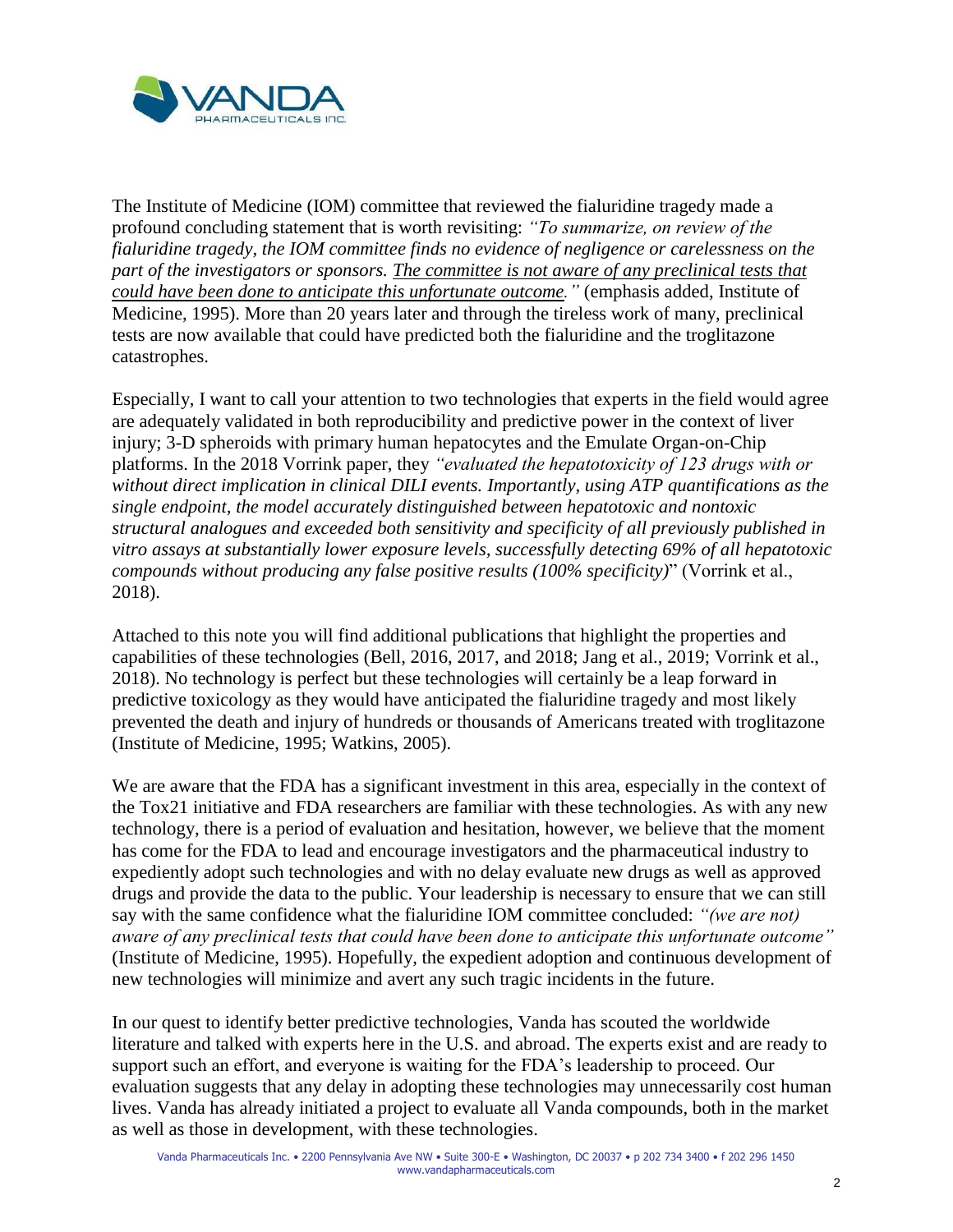

Vanda is willing to facilitate a public-private partnership to ensure the expedient adoption of these technologies and the testing of old and new drugs alike.

Given the significance of this proposal for the U.S. public at large, I have taken the liberty to copy FDA Commissioner Hahn on this note. I hope that you will consider this proposal with urgency in the service of the American public whose welfare we are both committed to serve.

Sincerely,

/s/ Mihael H. Polymeropoulos, M.D.

President and Chief Executive Officer Vanda Pharmaceuticals Inc.

CC: Dr. Stephen M. Hahn, Commissioner U.S. Food and Drug Administration White Oak Building One 10903 New Hampshire Ave, Room 2217 Silver Spring, MD 20993-0002